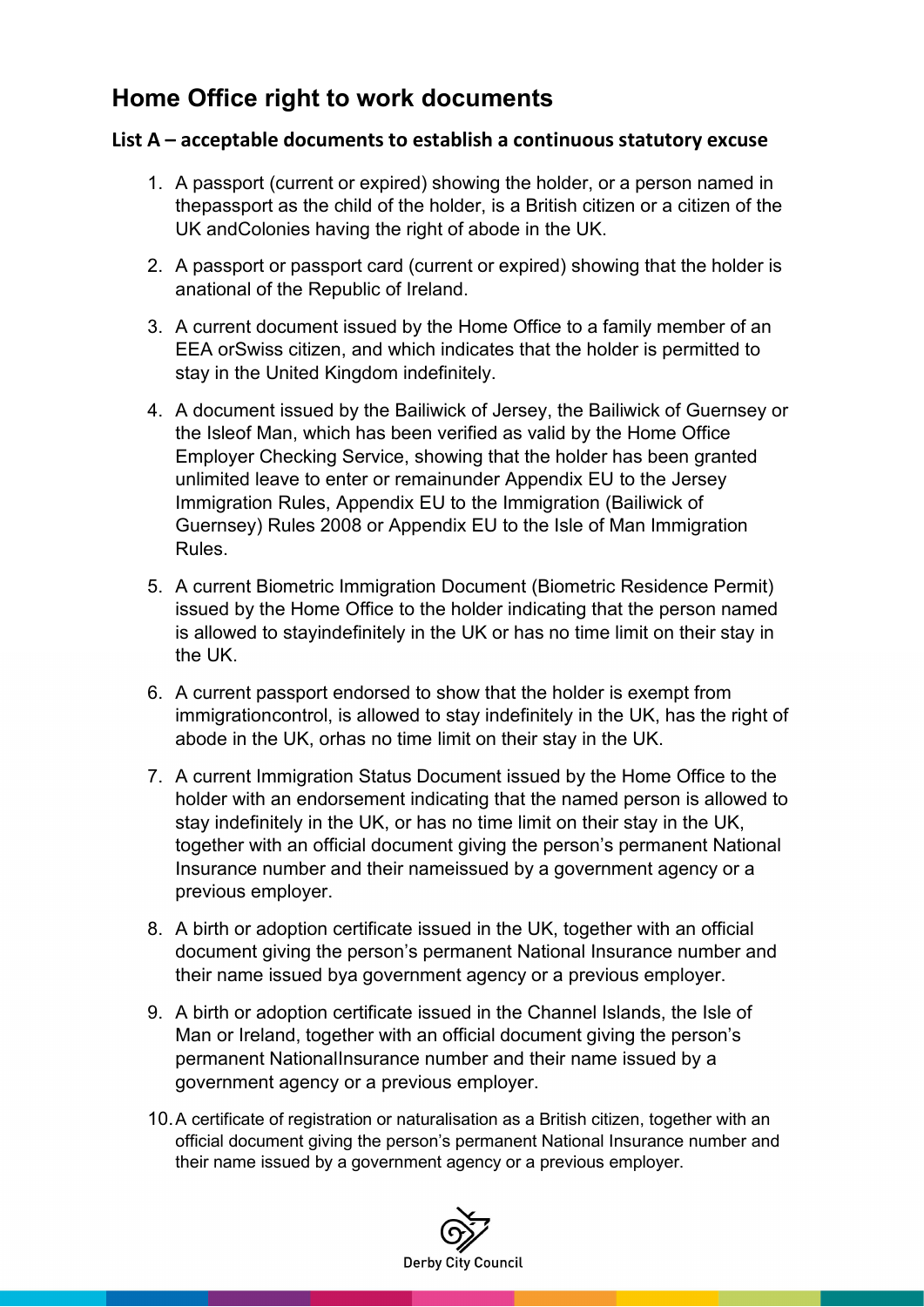## **List B Group 1 – documents where a time-limited statutory excuse lasts untilthe expiry date of leave**

- 1. A current passport endorsed to show that the holder is allowed to stay in the UKand is currently allowed to do the type of work in question.
- 2. A current Biometric Immigration Document (Biometric Residence Permit) issuedby the Home Office to the holder which indicates that the named person can currently stay in the UK and is allowed to do the work in question.
- 3. A current document issued by the Home Office to a family member of an EEA orSwiss citizen, and which indicates that the holder is permitted to stay in the United Kingdom for a time limited period and to do the type of work in question.
- 4. A document issued by the Bailiwick of Jersey, the Bailiwick of Guernsey or the Isleof Man, which has been verified as valid by the Home Office Employer Checking Service, showing that the holder has been granted limited leave to enter or remain under Appendix EU to the Jersey Immigration Rules, Appendix EU to the Immigration (Bailiwick of Guernsey) Rules 2008 or Appendix EU to the Isle of Man Immigration Rules.
- 5. A document issued by the Bailiwick of Jersey or the Bailiwick of Guernsey, whichhas been verified as valid by the Home Office Employer Checking Service, showingthat the holder has made an application for leave to enter or remain under AppendixEU to the Jersey Immigration Rules or Appendix EU to the Immigration (Bailiwick ofGuernsey) Rules 2008, on or before 30 June 2021. Entry to be removed - refer to List B, Group2, no. 2
- 6. A frontier worker permit issued under regulation 8 of the Citizens' Rights (FrontierWorkers) (EU Exit) Regulations 2020.
- 7. A current Immigration Status Document containing a photograph issued by the Home Office to the holder with a valid endorsement indicating that the named personmay stay in the UK, and is allowed to do the type of work in question, together with an official document giving the person's permanent National Insurance number and their name issued by a government agency or a previous employer.

## **List B Group 2 – documents where a time-limited statutory excuse lasts for six months**

- 1. A document issued by the Home Office showing that the holder has made an application for leave to enter or remain under Appendix EU to the immigration rules(known as the EU Settlement Scheme) on or before 30 June 2021 together with a Positive Verification Notice from the Home Office Employer Checking Service.
- 2. A document issued by the Bailiwick of Jersey, the Bailiwick of Guernsey or the Isleof Man showing that the holder has made an application for leave to enter